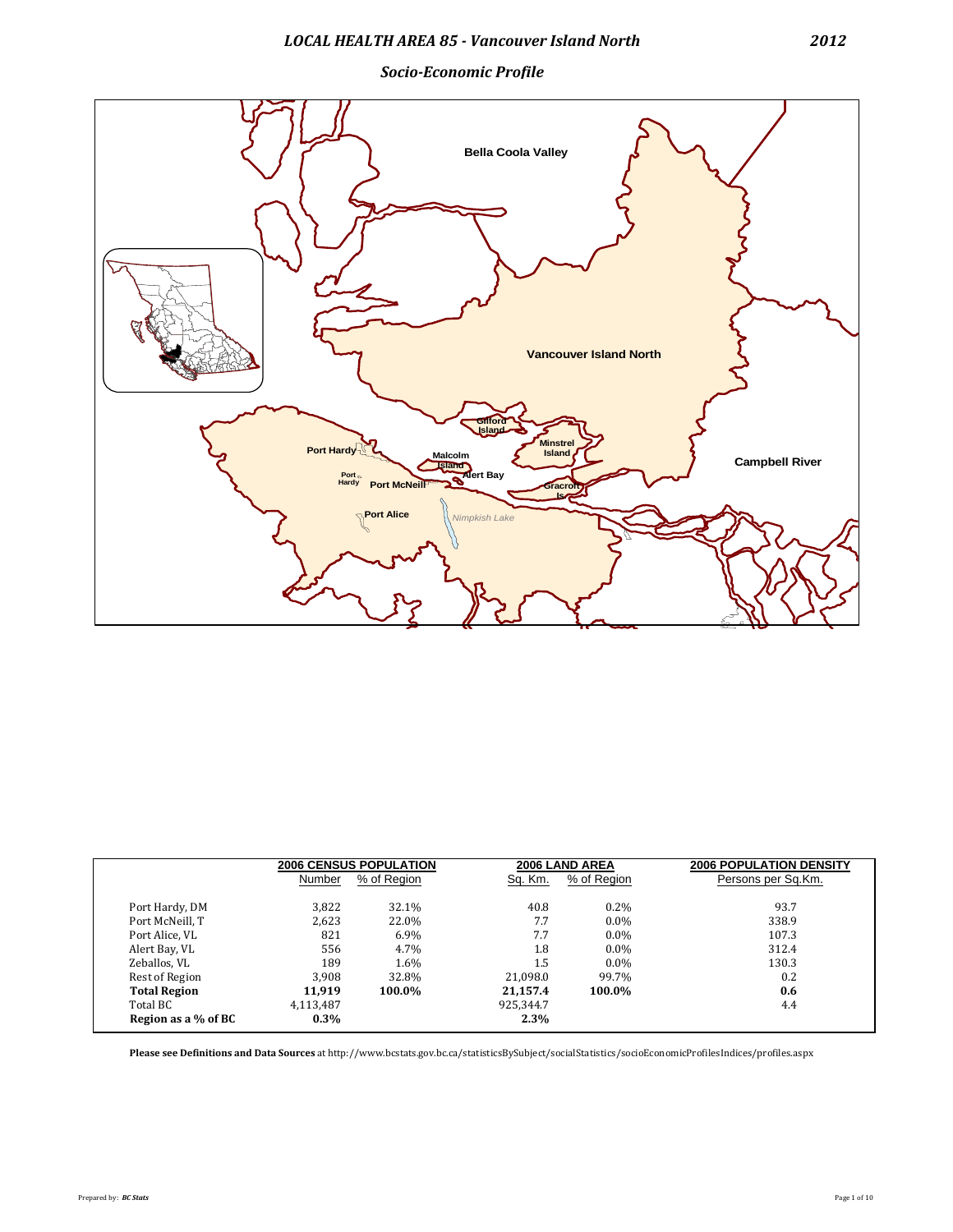## *Demographic Profile*



Prepared by: *BC Stats* Page 2 of 10

## *2012*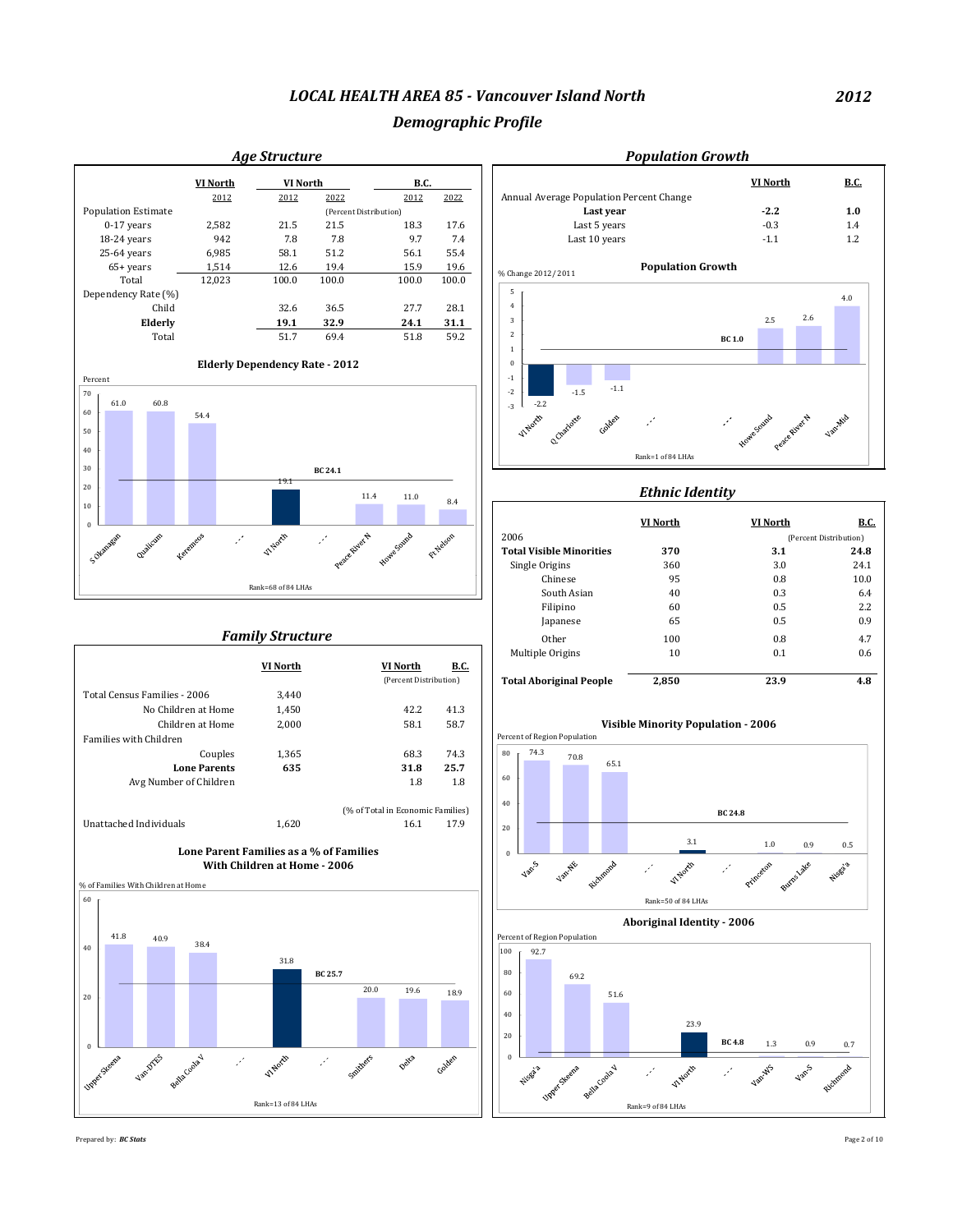## *Indicators of Economic Hardship*

### *Income Levels Income Levels Income Levels*

|                                                                                                     | VI North          | <b>B.C.</b>  |                                                        | <b>VI North</b>        | B.C.    |
|-----------------------------------------------------------------------------------------------------|-------------------|--------------|--------------------------------------------------------|------------------------|---------|
| Average Family income 2005 (\$) Economic Families                                                   |                   |              | Households (Occupied non-farm non-reserve) - 2005      |                        |         |
| All Economic Families                                                                               | 66.043            | 80,511       | % Renting                                              | 26.2                   | 30.4    |
| <b>Couple Economic Families</b>                                                                     | 72,430            | 86,574       | Gross Rent or Major Monthly Payment (\$)               |                        |         |
| Female Lone Parent                                                                                  | 30,695            | 43,491       | Tenants                                                | 565                    | 828     |
| Income Distribution Among Economic Families                                                         |                   |              | Owners                                                 | 691                    | 1059    |
| $<$ \$20,000                                                                                        | 11.8              | 8.0          | % Paying 30% or More of Income on Housing Costs        |                        |         |
| \$20,000 - \$79,999                                                                                 | 54.9              | 53.8         | Tenants                                                | 33.6                   | 43.4    |
| \$80.000+                                                                                           | 33.3              | 38.1         | Owners                                                 | 13.7                   | 22.7    |
|                                                                                                     |                   |              | <b>Total</b>                                           | 18.9                   | 29.0    |
| Prevalence of low income of Persons (after tax in 2005)                                             |                   |              |                                                        |                        |         |
| <b>Income Inequality Measure</b>                                                                    | 9.6               | 13.1         | Households Paying 30% or More on Housing Costs - 2005  |                        |         |
| Income Share of Bottom Half (poorest) of Households*                                                |                   |              | Percent of Households                                  |                        |         |
|                                                                                                     |                   |              | 50<br>46.2                                             |                        |         |
|                                                                                                     | 22.6              | 20.7         | 41.1<br>40<br>35.6                                     |                        |         |
|                                                                                                     |                   |              | 30                                                     | <b>BC 29.0</b>         |         |
| <b>Income Share of Poorest Households - 2005</b><br>Percent                                         |                   |              | 18.9                                                   |                        |         |
|                                                                                                     |                   |              | 20                                                     | 14.1                   | 11.0    |
| 30                                                                                                  | 25.0              | 25.9<br>25.2 | 10                                                     |                        | 10.3    |
| 22.6                                                                                                | <b>BC 20.7</b>    |              | $\Omega$                                               |                        |         |
| 20                                                                                                  |                   |              |                                                        |                        |         |
| 13.9<br>13.5<br>12.1                                                                                |                   |              | Van Ores Vancid Cent Van Nich<br><b>Wheath</b>         | Smithers gella Coola V | Kitimax |
| 10                                                                                                  |                   |              |                                                        |                        |         |
|                                                                                                     |                   |              |                                                        |                        |         |
|                                                                                                     |                   |              | Rank=65 of 83 LHAs                                     |                        |         |
| $\Omega$                                                                                            |                   |              | NOTE: NISGA'A LHA excluded from charts.                |                        |         |
| Vanille Vandites<br><b>WHOTE</b>                                                                    | Kitinat<br>Golden | Socke        |                                                        |                        |         |
| Wuanzowi Is                                                                                         |                   |              | Income Assistance*                                     |                        |         |
| Rank=50 of 84 LHAs                                                                                  |                   |              |                                                        | <b>VI North</b>        | B.C.    |
| * The proportion of each region's household income that accrues to households earning less than the |                   |              | % of Population Receiving IA Benefits - September 2012 |                        |         |

| <b>Income Dependency</b>           | By Duration<br>1 Year or |             |                                                                               |
|------------------------------------|--------------------------|-------------|-------------------------------------------------------------------------------|
| Composition of Total Income - 2005 | <b>VI North</b>          | <b>B.C.</b> | <1 Year<br>% of Income Assistance Caseload<br>that are Single Parent Families |
| Employment                         | 78.7                     | 77.1        | % of Population age 15+ on Income                                             |
| <b>Government Transfers</b>        | 12.8                     | 9.6         | Assitance and are Employable                                                  |
| Other                              | 8.4                      | 13.4        | Total<br>1 Year or<br>By Duration $(15+)$                                     |
| Income Dependency 2005             |                          |             | <1 Year                                                                       |
| Forestry                           | 29%                      | 7%          | % of OAS Recipients Receiving Max.                                            |
| Mining                             | $1\%$                    | 3%          | Total                                                                         |
| Construction                       | 4%                       | 8%          | Males                                                                         |
| Gov't transfer payments            | 15%                      | 15%         | Females                                                                       |
| Tourism                            | 6%                       | 6%          |                                                                               |
| Public Sector                      | 23%                      | 26%         | % of Population Age 15<br>and are Employ                                      |





#### *Income Assistance\**

| Rank=50 of 84 LHAs                                                                                                                |                          |                 |             |                                                              | <b>VI North</b>   | <b>B.C.</b> |      |
|-----------------------------------------------------------------------------------------------------------------------------------|--------------------------|-----------------|-------------|--------------------------------------------------------------|-------------------|-------------|------|
| * The proportion of each region's household income that accrues to households earning less than the                               |                          |                 |             | % of Population Receiving IA Benefits - September 2012       |                   |             |      |
| median income. In a situation of perfect equality, the bottom half (poorest) households would receive<br>50% of the total income. |                          |                 |             |                                                              | Total             | 3.2         | 1.7  |
|                                                                                                                                   |                          |                 |             |                                                              | Children $(0-14)$ | 6.1         | 3.1  |
|                                                                                                                                   |                          |                 |             |                                                              | Youth (15-24)     | 3.8         | 1.8  |
|                                                                                                                                   | <b>Income Dependency</b> |                 |             | By Duration                                                  | 1 Year or >       | 1.7         | 1.0  |
|                                                                                                                                   |                          |                 |             |                                                              | <1 Year           | 1.5         | 0.7  |
|                                                                                                                                   |                          | <b>VI North</b> | <b>B.C.</b> | % of Income Assistance Caseload                              |                   |             |      |
| Composition of Total Income - 2005                                                                                                |                          |                 |             | that are Single Parent Families                              |                   | 22.3        | 25.5 |
| Employment                                                                                                                        |                          | 78.7            | 77.1        | % of Population age 15+ on Income                            |                   |             |      |
| <b>Government Transfers</b>                                                                                                       |                          | 12.8            | 9.6         | Assitance and are Employable                                 |                   |             |      |
| Other                                                                                                                             |                          | 8.4             | 13.4        |                                                              | Total             | 2.1         | 0.9  |
|                                                                                                                                   |                          |                 |             | By Duration $(15+)$ 1 Year or >                              |                   | 1.2         | 0.4  |
| Income Dependency 2005                                                                                                            |                          |                 |             |                                                              | <1 Year           | 0.9         | 0.4  |
| Forestry                                                                                                                          |                          | 29%             | 7%          | % of OAS Recipients Receiving Max. Gov't Income Supp. - 2012 |                   |             |      |
| Mining                                                                                                                            |                          | 1%              | 3%          |                                                              | Total             | 2.2         | 2.9  |
| Construction                                                                                                                      |                          | 4%              | 8%          |                                                              | Males             | 2.9         | 2.3  |
| Gov't transfer payments                                                                                                           |                          | 15%             | 15%         |                                                              | Females           | 1.5         | 3.5  |

#### **% of Population Age 15+ Receiving Income Assistance and are Employable - September 2012**





\*Heavy dependency on the primary sector increases the vulnerability of a region to swings in the economic cycle resulting in economic hardship.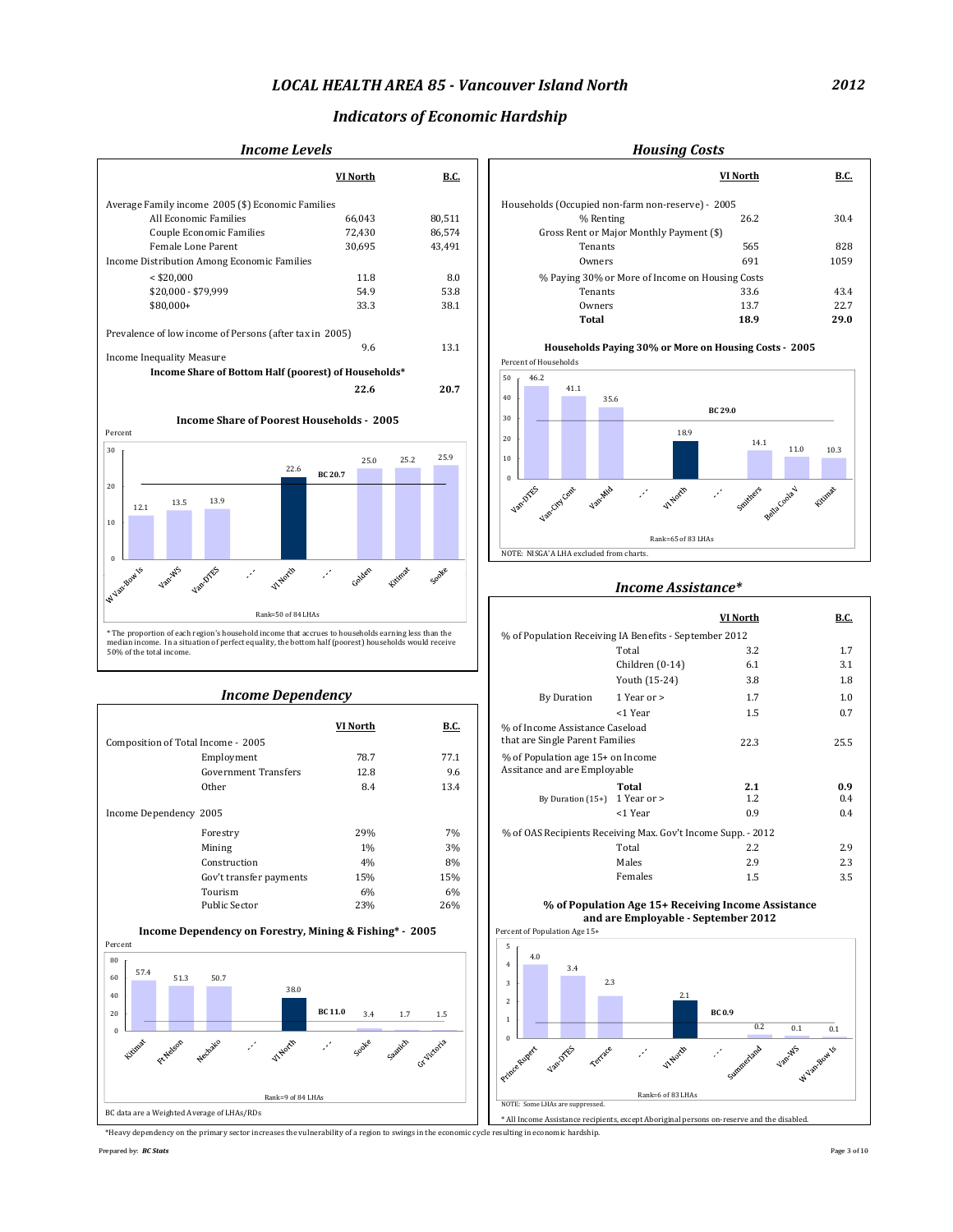## *Indicators of Labour Market Issues*

## *Labour Demand Labour Supply*

| <b>Labour Supp</b> |  |  |  |
|--------------------|--|--|--|
|--------------------|--|--|--|

|                                                                                               |                | <b>VI North</b> | B.C.  |                                                                               | VI North     | B.C.   |
|-----------------------------------------------------------------------------------------------|----------------|-----------------|-------|-------------------------------------------------------------------------------|--------------|--------|
| Labour Force 2006                                                                             |                |                 |       | % of Population 25-64 With Post Secondary Qualifications - 2006               |              |        |
| Industrial Structure (% Distribution)                                                         |                |                 |       | Total                                                                         | 48.4         | 61.8   |
| Goods                                                                                         | Primary        | 21.7            | 4.4   | College, Apprenticeship or Trades CF or DP                                    | 34.1         | 31.5   |
|                                                                                               | Construction   | 5.1             | 7.6   | <b>With University Degree or Above</b>                                        | 11.0         | 24.1   |
|                                                                                               | Manufacturing  | 10.5            | 8.6   |                                                                               |              |        |
| Services                                                                                      | Non-Government | 55.4            | 74.4  | % Distribution by Field of Study                                              |              |        |
|                                                                                               | Government     | 7.2             | 5.0   | Education                                                                     | 9.2          | 7.5    |
|                                                                                               |                | 99.8            | 100.0 | Visual & Performing Arts                                                      | 1.9          | 4.2    |
| Occupational Structure (% Distribution)                                                       |                |                 |       | Humanities                                                                    | 3.9          | 5.6    |
| Management:                                                                                   |                | 7.5             | 10.5  | Social, Behavioural Sciences & Law                                            | 5.8          | 10.5   |
| Professional Occupations in:                                                                  |                |                 |       | Business, Management & Public Admin.                                          | 17.3         | 21.0   |
| <b>Business &amp; Finance</b>                                                                 |                | 0.9             | 2.5   | Physical & Life Sciences                                                      | 2.2          | 3.5    |
| Natural & Applied Sciences                                                                    |                | 2.6             | 3.4   | Math, Computer & Information Sciences                                         | 0.7          | 4.1    |
| Health                                                                                        |                | 2.0             | 2.7   | Architecture, Engineering & Related                                           | 27.6         | 21.1   |
| Social Sciences (excl. teachers)                                                              |                | 1.7             | 2.2   | Health, Parks, Recreation & Fitness                                           | 12.4         | 14.2   |
| Teachers                                                                                      |                | 3.3             | 3.7   | Personal, Protective & Transportation                                         | 8.9          | 5.5    |
| Art & Culture                                                                                 |                | 0.6             | 1.5   | Agriculture & Natural Resources                                               | 9.4          | 2.6    |
| Total                                                                                         |                | 11.1            | 16.0  |                                                                               | 99.4         | 100.0  |
| Technical Trades & Assorted Other High Skilled Occupations in:                                |                |                 |       | % of Population 25-64 With a University Degree - 2006                         |              |        |
| Finance & Insurance Admin.                                                                    |                | 1.5             | 1.5   | Percent                                                                       |              |        |
| Techs In Natural & Appl. Sciences                                                             |                | 5.3             | 2.9   | 70                                                                            |              | 59.9   |
| Techs. In Health                                                                              |                | 0.8             | 1.3   | 60                                                                            |              | 50.2   |
| Paraprofs. in Soc Sci Educ etc                                                                |                | 2.4             | 2.2   | 50                                                                            | 48.3         |        |
| Techs in Art Culture & Rec.                                                                   |                | 1.5             | 2.0   | 40                                                                            |              |        |
| Skilled Sales & Service                                                                       |                | 3.3             | 4.7   | 30                                                                            | BC 24.1      |        |
| Trades & Skilled Transp & Equip Ops.                                                          |                | 18.4            | 15.5  | 20<br>11.0<br>8.1                                                             |              |        |
| Total                                                                                         |                | 33.4            | 30.1  | 7.8<br>5.6<br>10<br>$\theta$                                                  |              |        |
| Intermediate & Lesser Skilled Occups*                                                         |                | 48.0            | 43.4  | LyCowichan<br>Upper Steens<br>Princeton<br>VI Nords<br>$\mathcal{S}^{\prime}$ | Vancity Cent | Van-WS |
| * High Skilled Occupations in Primary Manufacturing and Protective Services could             |                |                 |       |                                                                               |              |        |
| not be separated out and therefore are included in Intermediate & Lesser Skilled Occupations. |                |                 |       | Rank=24 of 84 LHAs                                                            |              |        |

|                                  |                                       | <b>VI North</b> | <b>B.C.</b> |                                                                 | <b>VI</b> North | <b>B.C.</b> |
|----------------------------------|---------------------------------------|-----------------|-------------|-----------------------------------------------------------------|-----------------|-------------|
| rce 2006                         |                                       |                 |             | % of Population 25-64 With Post Secondary Qualifications - 2006 |                 |             |
|                                  | Industrial Structure (% Distribution) |                 |             | Total                                                           | 48.4            | 61.8        |
| Goods                            | Primary                               | 21.7            | 4.4         | College, Apprenticeship or Trades CF or DP                      | 34.1            | 31.5        |
|                                  | Construction                          | 5.1             | 7.6         | <b>With University Degree or Above</b>                          | 11.0            | 24.1        |
|                                  | Manufacturing                         | 10.5            | 8.6         |                                                                 |                 |             |
| Services                         | Non-Government                        | 55.4            | 74.4        | % Distribution by Field of Study                                |                 |             |
|                                  | Government                            | 7.2             | 5.0         | Education                                                       | 9.2             | 7.5         |
|                                  |                                       | 99.8            | 100.0       | Visual & Performing Arts                                        | 1.9             | 4.2         |
| nal Structure (% Distribution)   |                                       |                 |             | Humanities                                                      | 3.9             | 5.6         |
| ment:                            |                                       | 7.5             | 10.5        | Social, Behavioural Sciences & Law                              | 5.8             | 10.5        |
| onal Occupations in:             |                                       |                 |             | Business, Management & Public Admin.                            | 17.3            | 21.0        |
| Business & Finance               |                                       | 0.9             | 2.5         | Physical & Life Sciences                                        | 2.2             | 3.5         |
| Natural & Applied Sciences       |                                       | 2.6             | 3.4         | Math, Computer & Information Sciences                           | 0.7             | 4.1         |
| Health                           |                                       | 2.0             | 2.7         | Architecture, Engineering & Related                             | 27.6            | 21.1        |
| Social Sciences (excl. teachers) |                                       | 1.7             | 2.2         | Health, Parks, Recreation & Fitness                             | 12.4            | 14.2        |
| Teachers                         |                                       | 3.3             | 3.7         | Personal, Protective & Transportation                           | 8.9             | 5.5         |
| Art & Culture                    |                                       | 0.6             | 1.5         | Agriculture & Natural Resources                                 | 9.4             | 2.6         |



#### *Unemployment Other*

|                                                               | VI North | <b>B.C.</b> | Labour Force 2006             |
|---------------------------------------------------------------|----------|-------------|-------------------------------|
| Employment Insurance Beneficiaries Sept. 2012 (3MMA)          |          |             | <b>Participation Rate</b>     |
| Total Beneficiaries (age 15+)                                 | 262      | 52.940      |                               |
| Percent Female                                                | 49.6     | 50.7        |                               |
| Percent 15-24 Years Old                                       | 7.6      | 7.6         |                               |
|                                                               |          |             | % Full Year, Full T           |
| Total Beneficiaries as a Percent of Population Age 15+ (3MMA) |          |             | % Self-Employed               |
| Sep/12                                                        | 2.6      | 1.3         |                               |
| $\text{Iun}/12$                                               | 2.6      | 1.4         | <b>Average Employment Inc</b> |
| Mar/12                                                        | 3.6      | 1.8         | Average Employment Inco       |
| Dec/11                                                        | 2.5      | 1.4         |                               |
| Sep/11                                                        | 2.4      | 1.4         |                               |
| Most recent 4 quarter average                                 | 2.9      | 1.5         | Ratio of Fer                  |





| <b>VI</b> North | <b>B.C.</b>                                                                                                           | Labour Force 2006                     | <b>VI</b> North | <b>B.C.</b>                                                                                                                                      |
|-----------------|-----------------------------------------------------------------------------------------------------------------------|---------------------------------------|-----------------|--------------------------------------------------------------------------------------------------------------------------------------------------|
|                 |                                                                                                                       | Participation Rate                    |                 |                                                                                                                                                  |
| 262             | 52.940                                                                                                                |                                       | 77.1            | 70.7                                                                                                                                             |
| 49.6            | 50.7                                                                                                                  |                                       | 65.0            | 60.7                                                                                                                                             |
| 7.6             | 7.6                                                                                                                   |                                       | 71.4            | 65.6                                                                                                                                             |
|                 |                                                                                                                       | % Full Year. Full Time Workers        | 38.0            | 46.5                                                                                                                                             |
|                 |                                                                                                                       | % Self-Employed                       | 13.6            | 14.1                                                                                                                                             |
| 2.6             | 1.3                                                                                                                   |                                       |                 |                                                                                                                                                  |
| 2.6             | 1.4                                                                                                                   | Average Employment Income (\$) - 2005 | 31.067          | 34.978                                                                                                                                           |
| 3.6             | 1.8                                                                                                                   |                                       |                 |                                                                                                                                                  |
| 2.5             | 1.4                                                                                                                   |                                       | 51.010          | 57.772                                                                                                                                           |
| 2.4             | 1.4                                                                                                                   |                                       | 40.424          | 41.073                                                                                                                                           |
| 2.9             | 1.5                                                                                                                   |                                       | 79.2            | 71.1                                                                                                                                             |
|                 | Employment Insurance Beneficiaries Sept. 2012 (3MMA)<br>Total Beneficiaries as a Percent of Population Age 15+ (3MMA) |                                       |                 | Males<br>Females<br>Total<br>Average Employment Income of Full-Year Full-Time Workers (\$)<br>Males<br>Females<br>Ratio of Female to Male Income |





Prepared by: *BC Stats* Page 4 of 10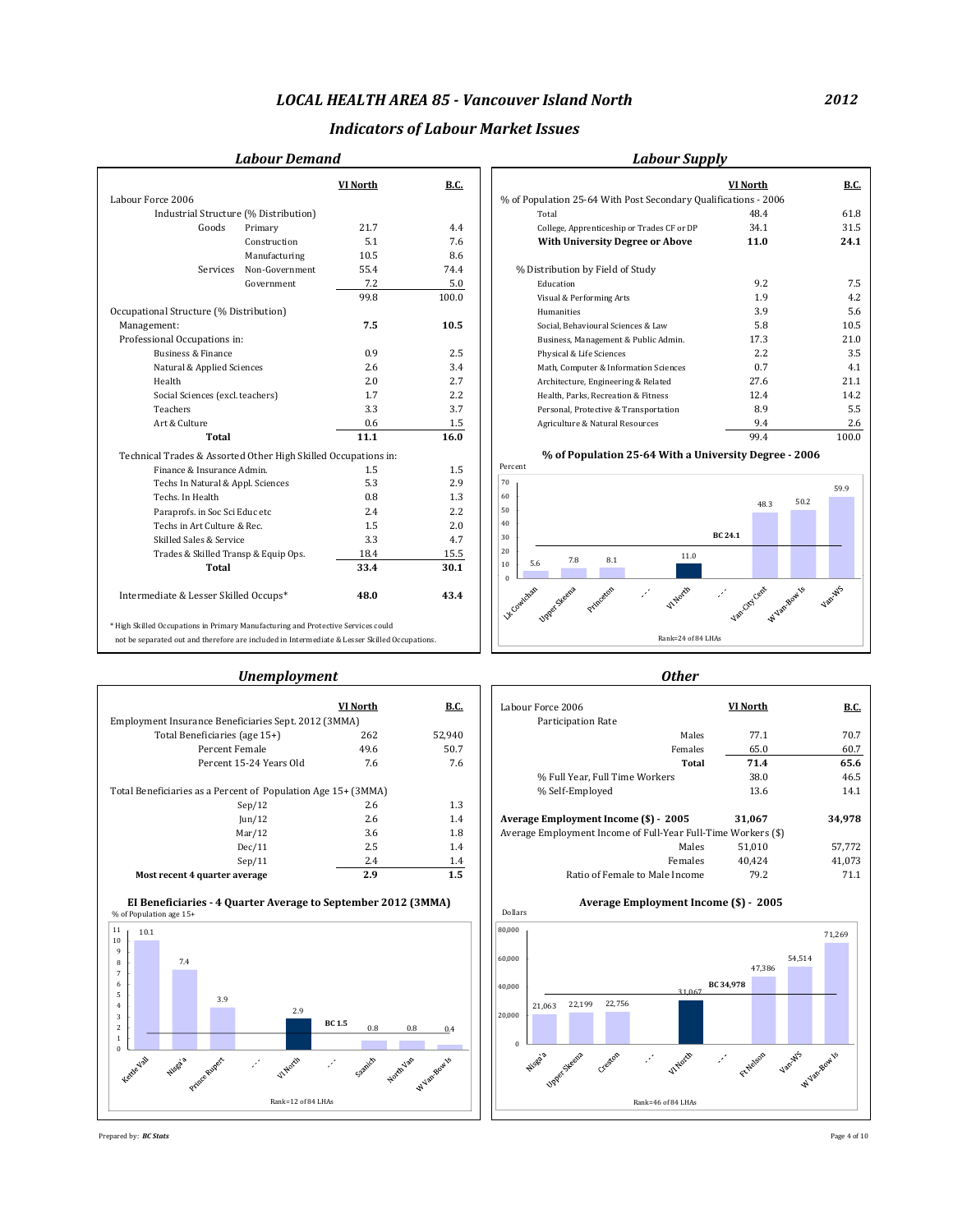### *Indicators of Education Concerns*



Prepared by: *BC Stats* Page 5 of 10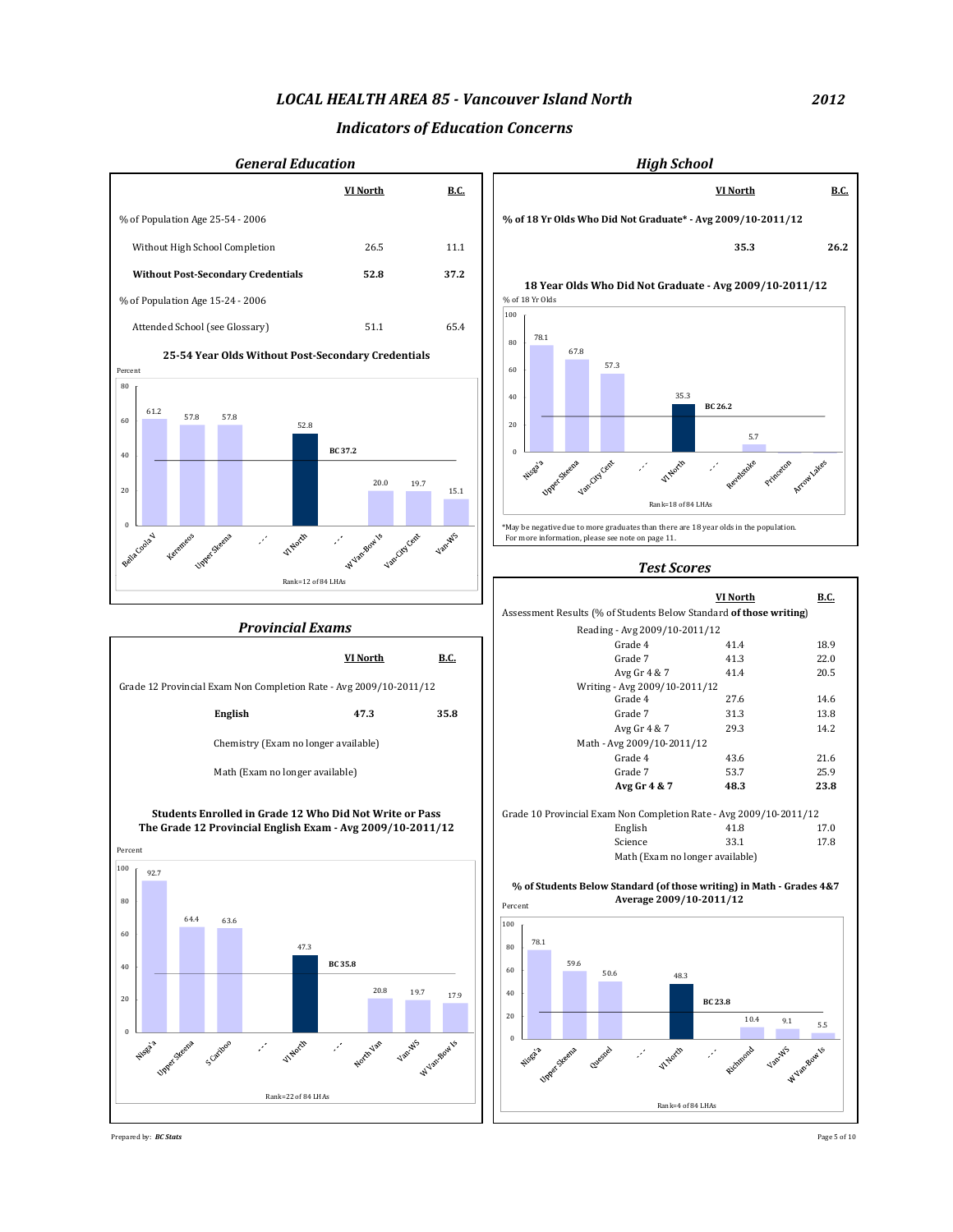### *Indicators of Crime*



*2012*

NOTE: Crime Rate = # of Offences(Charges for Juveniles) Per 1,000 Population unless otherwise noted.

Prepared by: *BC Stats* Page 6 of 10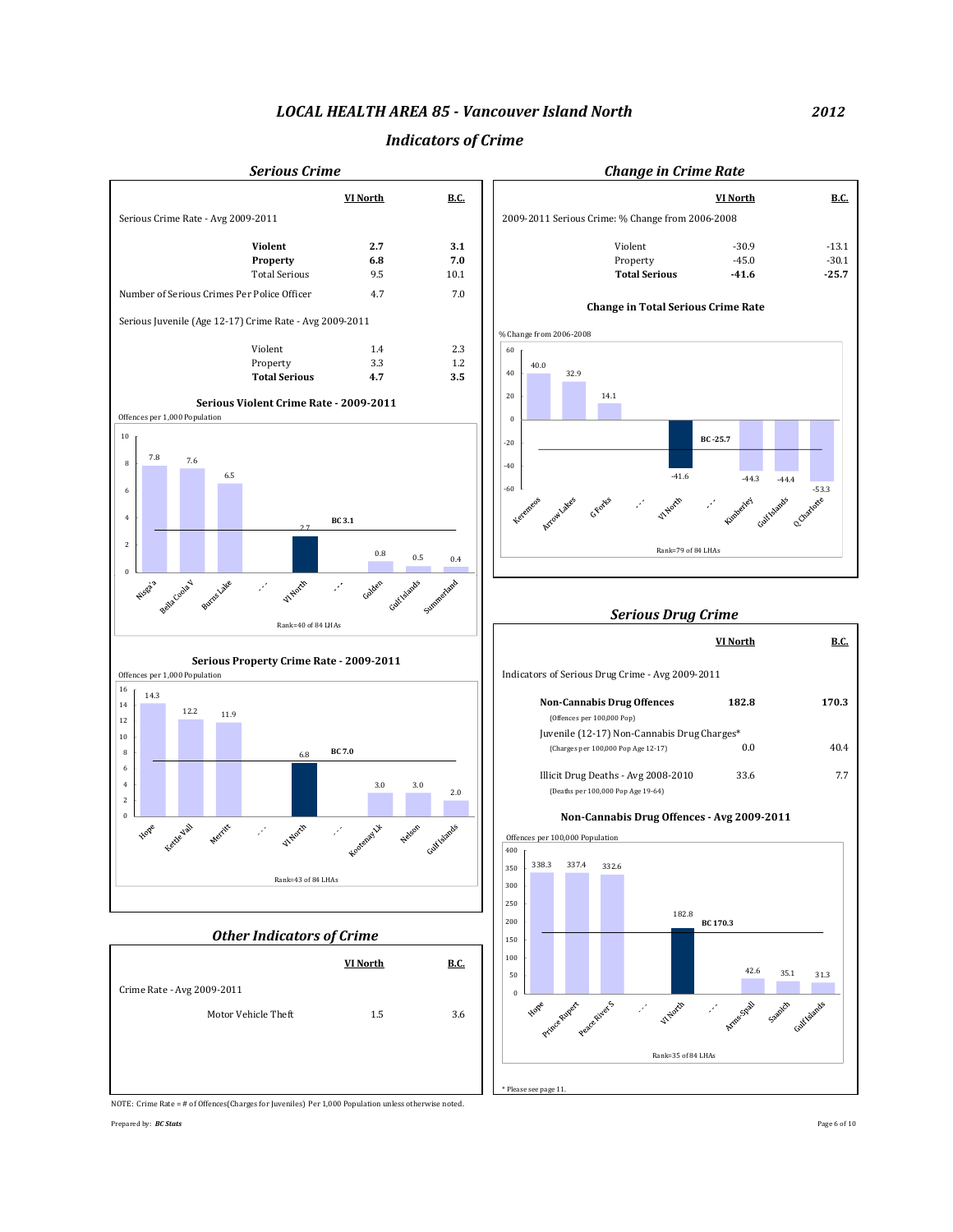## *Indicators of Health Problems*



*2012*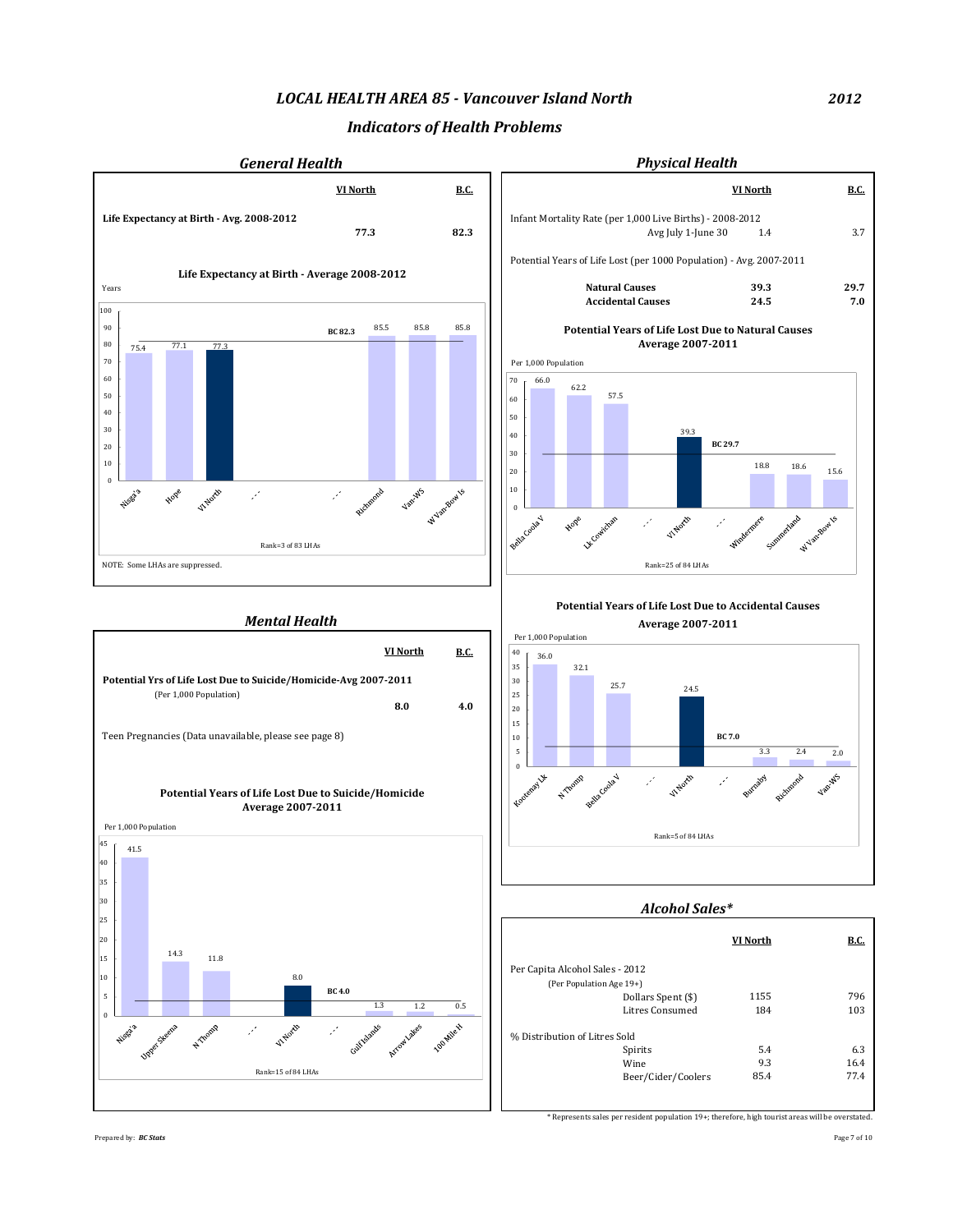## *Indicators of Children at Risk*

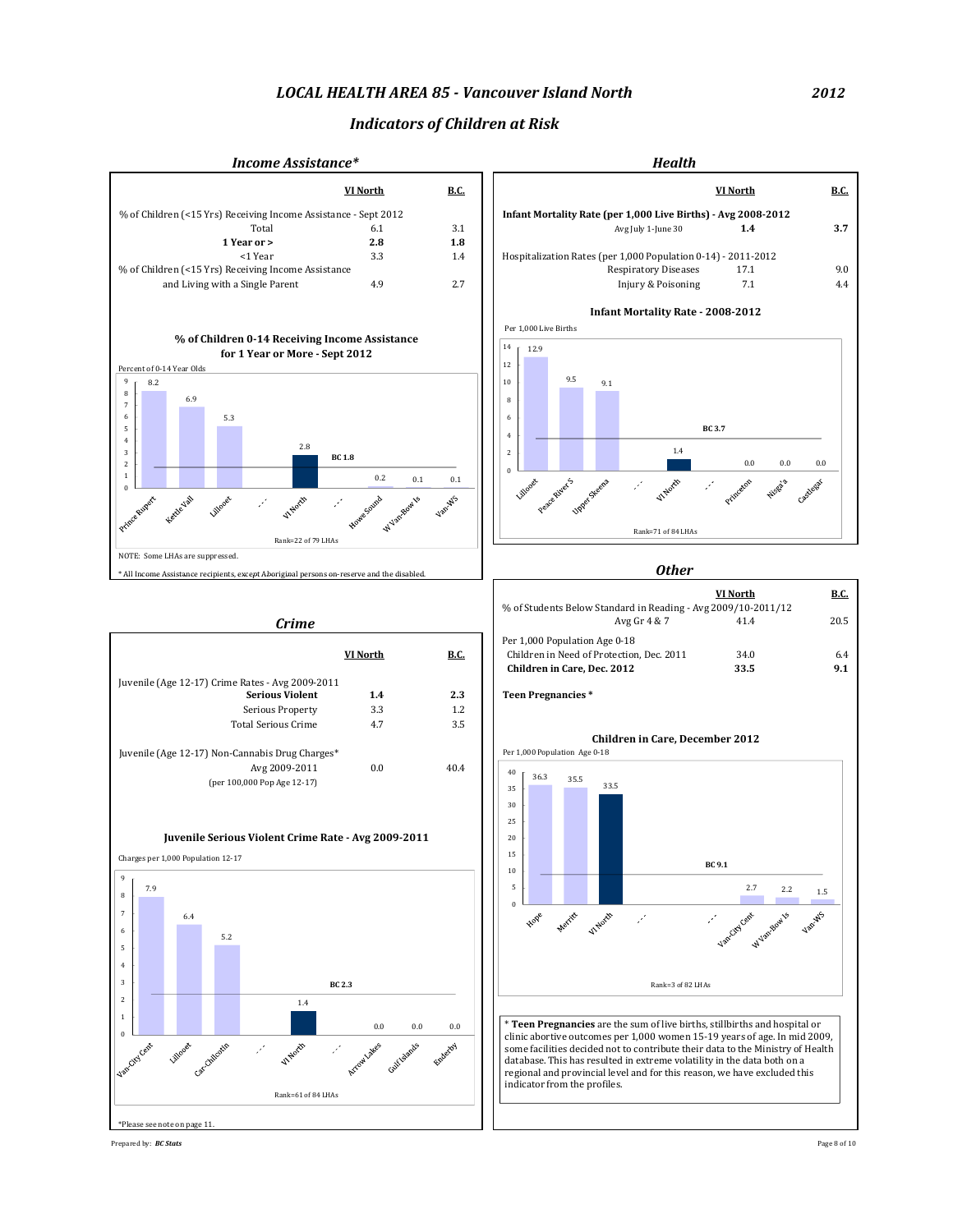### *Indicators of Youth at Risk*



Prepared by: *BC Stats* Page 9 of 10

*2012*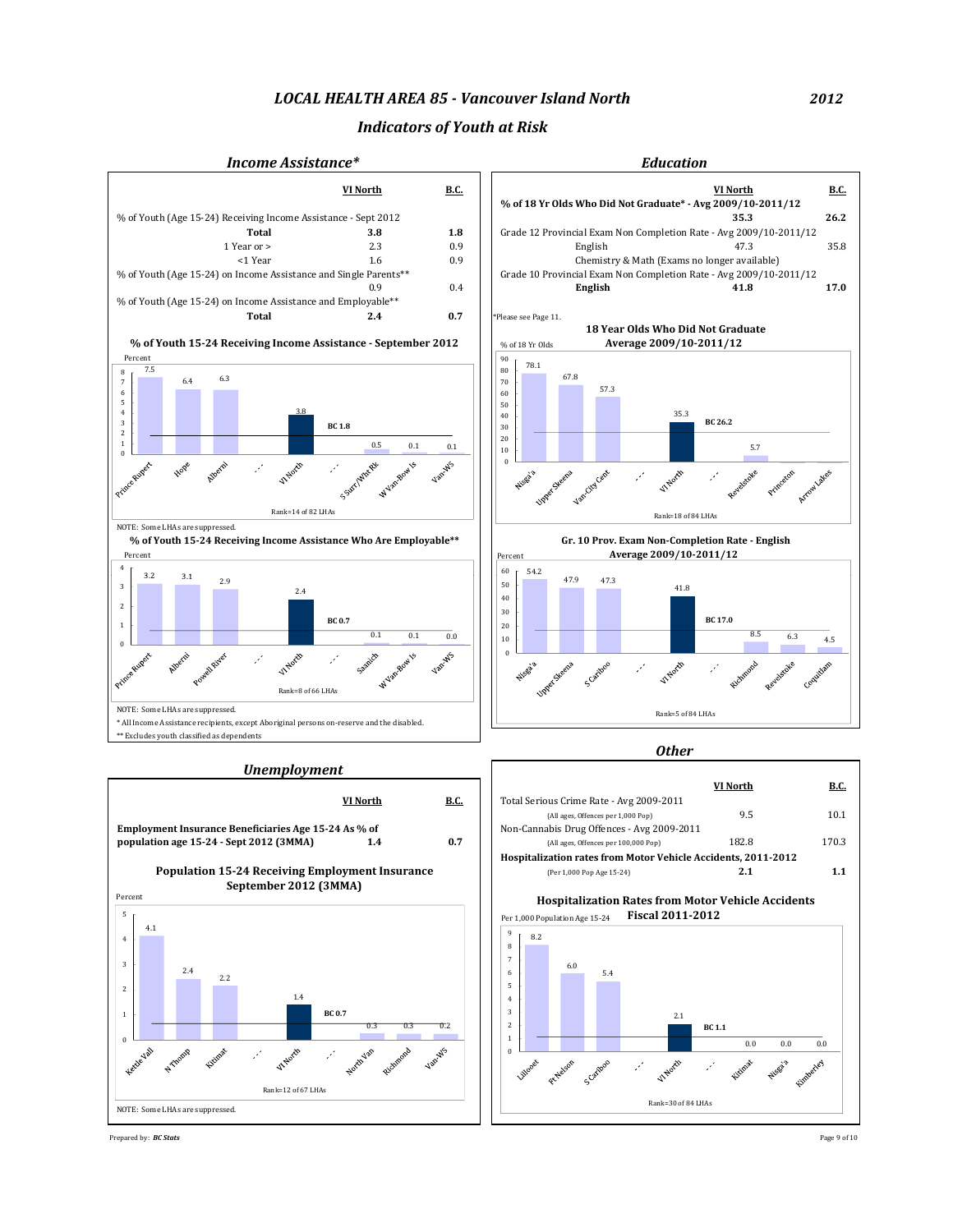## *Regional Immigration Indicators*

## *Immigrant Population - 2006 Census Labour Market Performance - 2006 Census (May)*

|                                                                     |                 | VI North | <b>B.C.</b> |                                              | VI North | <b>B.C.</b> |
|---------------------------------------------------------------------|-----------------|----------|-------------|----------------------------------------------|----------|-------------|
| Number of immigrants                                                |                 | 1,045    | 1,119,215   | Population age 25-54                         | 5,300    | 1,781,820   |
| Number of recent immigrants*                                        |                 | 75       | 177,840     | Canadian-born                                | 4,875    | 1,211,545   |
| % without English and/or French                                     |                 | 0.0      | 14.8        | All immigrants                               | 400      | 544,095     |
| % without English as their mother tongue                            |                 | 26.7     | 83.3        | Recent immigrants                            | 55       | 100,910     |
| % by birthplace                                                     | Europe          | 33.3     | 12.1        | with post-secondary credentials              | 45       | 78.170      |
|                                                                     | Oceania & Other | 33.3     | 2.2         |                                              |          |             |
|                                                                     | <b>USA</b>      | 26.7     | 4.6         | Participation rates - Total population 25-54 | 83.9     | 84.6        |
| * Permanent residents who arrived hetween January 2001 and May 2006 |                 |          |             | Canadian-horn                                | 843      | 864         |

## *Income Assistance\* - September 2012*

Г

| VI North | <u>B.C.</u> |                                             |      |      |
|----------|-------------|---------------------------------------------|------|------|
|          |             | Employment rates - Total population 25-54   | 75.0 | 80.3 |
| n.a.     | 7,188       | Canadian-born                               | 75.3 | 82.3 |
| n.a.     | 69.3        | All immigrants                              | 73.4 | 77.2 |
| n.a.     | 30.7        | Recent immigrants                           | 63.6 | 67.1 |
| 330      | 69,126      | with post-secondary credentials             | 77.8 | 69.0 |
| 68.5     | 72.8        |                                             |      |      |
| 31.5     | 27.2        | Unemployment rates - Total population 25-54 | 10.6 | 5.0  |
| n.a.     | 56.8        | Canadian-born                               | 10.7 | 4.8  |
| 52.7     | 56.8        | All immigrants                              | 8.1  | 5.5  |
|          |             |                                             |      |      |

#### **Of immigrants on IA, % with duration 1 year or more**



## *Immigrant Arrivals 1 2007 to 2012 (CIC\*)*

|                                                                   | VI North | <b>B.C.</b>                                   |                                                   |
|-------------------------------------------------------------------|----------|-----------------------------------------------|---------------------------------------------------|
| Total immigrants (number)                                         | 107      | 239,544                                       |                                                   |
| By age: % children 0-18                                           | 15.0     | 23.4                                          | VI North n.a.                                     |
| % youth 19-24                                                     | n.a.     | 9.4                                           | NOTE: Some LHAs are suppressed.                   |
| % working age 25-64                                               | 73.8     | 63.8                                          |                                                   |
| $%$ seniors 65+                                                   | n.a.     | 3.4                                           | K-12 Students - ESL & Home Language               |
| % 25-64 with post-secondary                                       | 75.9     | 72.2                                          |                                                   |
| % not speaking either English or French <sup>2</sup>              | 11.2     | 33.8                                          | B.C.<br><b>VI North</b>                           |
|                                                                   |          |                                               | 2011/2012 School Year:                            |
| * Citizenship and Immigration Canada.                             |          |                                               | 58,104<br><b>Students in ESL Programs</b><br>n.a. |
| $1$ Represents the "intended destination" at the time of landing. |          | <sup>2</sup> Primarily self-assessed ability. | Public schools (number)<br>54,945                 |

## *Temporary Residents Present in 2012(CIC)*

|                                    | VI North | B.C.    | % of students -<br>Chinese                                                    | 0.2 | 0.6 |
|------------------------------------|----------|---------|-------------------------------------------------------------------------------|-----|-----|
| Total Temporary Residents (number) | 234      | 160.527 | % of students -<br>Cantonese                                                  | 0.2 | 2.2 |
| % Foreign Workers                  | 55.1     | 46.2    | % of students -<br>Korean                                                     | 0.1 | 1.0 |
| % Foreign Students                 | 38.0     | 42.6    | *Excludes Aboriginal languages; based on all students, not only ESL students. |     |     |
| % Humanitarian Population          | n.a.     | 2.7     | <b>Percent of Students in ESL Programs</b>                                    |     |     |
| % Other                            | n.a.     | 8.5     | Percent                                                                       |     |     |



Prepared by: *BC Stats* Page 10 of 10

| Immigrant Population - 2006 Census                                   |                      |             | Labour Market Performance - 2006 Census (May)  |          |             |
|----------------------------------------------------------------------|----------------------|-------------|------------------------------------------------|----------|-------------|
|                                                                      | <b>VI North</b>      | <b>B.C.</b> |                                                | VI North | <b>B.C.</b> |
| Number of immigrants                                                 | 1.045                | 1,119,215   | Population age 25-54                           | 5,300    | 1,781,820   |
| Number of recent immigrants*                                         | 75                   | 177,840     | Canadian-born                                  | 4,875    | 1,211,545   |
| % without English and/or French                                      | 0.0                  | 14.8        | All immigrants                                 | 400      | 544,095     |
| % without English as their mother tongue                             | 26.7                 | 83.3        | Recent immigrants                              | 55       | 100,910     |
| % by birthplace<br>Europe                                            | 33.3                 | 12.1        | with post-secondary credentials                | 45       | 78,170      |
| Oceania & Other                                                      | 33.3                 | 2.2         |                                                |          |             |
| <b>USA</b>                                                           | 26.7                 | 4.6         | Participation rates - Total population 25-54   | 83.9     | 84.6        |
| * Permanent residents who arrived between January 2001 and May 2006. |                      |             | Canadian-born                                  | 84.3     | 86.4        |
|                                                                      |                      |             | All immigrants                                 | 78.5     | 81.7        |
| <b>Income Assistance*</b> - September 2012                           |                      |             | Recent immigrants                              | 81.8     | 74.3        |
|                                                                      |                      |             | with post-secondary credentials                | 100.0    | 76.4        |
|                                                                      | <b>VI North</b>      | <b>B.C.</b> |                                                |          |             |
|                                                                      |                      |             | Employment rates - Total population 25-54      | 75.0     | 80.3        |
| Immigrants on income assistance (number)                             | n.a.                 | 7,188       | Canadian-born                                  | 75.3     | 82.3        |
| % adult 15 plus                                                      | n.a.                 | 69.3        | All immigrants                                 | 73.4     | 77.2        |
| % children 0-14                                                      | n.a.                 | 30.7        | Recent immigrants                              | 63.6     | 67.1        |
| Canadian-born on income assistance (Number)                          | 330                  | 69,126      | with post-secondary credentials                | 77.8     | 69.0        |
| % adult 15 plus                                                      | 68.5                 | 72.8        |                                                |          |             |
| % children 0-14                                                      | 31.5                 | 27.2        | Unemployment rates - Total population 25-54    | 10.6     | 5.0         |
| % Immigrants on IA with duration 1 year or >                         | n.a.                 | 56.8        | Canadian-born                                  | 10.7     | 4.8         |
| % Canadian-born on IA with duration 1 year or >                      | 52.7                 | 56.8        | All immigrants                                 | 8.1      | 5.5         |
|                                                                      |                      |             | Recent immigrants                              | 22.2     | 9.7         |
| Of immigrants on IA, % with duration 1 year or more                  |                      |             | with post-secondary credentials                | n.a.     | 9.7         |
| Percent<br>120<br>100.0<br>90.9<br>100.0                             |                      |             | Employment income 2005 - \$ (population 25-54) |          |             |
| 90<br><b>BC 56.8</b>                                                 | 38.5<br>36.4         | 29.0        |                                                | 30,011   | 33,500      |
| 60                                                                   |                      |             | Canadian-born                                  | 30.643   | 36,053      |
| 30<br>$\bf{0}$                                                       |                      |             | All immigrants                                 | 24,285   | 28,009      |
|                                                                      |                      |             | Recent immigrants                              | 11,304   | 17,944      |
| Lik Cowichan<br>Windermere<br>orince Rupert                          | Kamloops Maple Ridge | Prince G.   | with post-secondary credentials                | 11,311   | 18,671      |
|                                                                      |                      |             | $U_{11}$ cannot come on the $0.000$            |          |             |

# **Unemployment Rate 2006**



### *K-12 Students - ESL & Home Language*

| r with post-secondal y                             | 75.Y     | 12.4                                          |                                                                               |        |
|----------------------------------------------------|----------|-----------------------------------------------|-------------------------------------------------------------------------------|--------|
| eaking either English or French <sup>2</sup>       | 11.2     | 33.8                                          | VI North                                                                      | B.C.   |
|                                                    |          |                                               | 2011/2012 School Year:                                                        |        |
| p and Immigration Canada.                          |          |                                               | <b>Students in ESL Programs</b><br>n.a.                                       | 58.104 |
| the "intended destination" at the time of landing. |          | <sup>2</sup> Primarily self-assessed ability. | Public schools (number)                                                       | 54,945 |
|                                                    |          |                                               | Independent schools (number)                                                  | 3,159  |
| <b>Temporary Residents Present in 2012(CIC)</b>    |          |                                               | % of students in ESL - all schools                                            | 9.1    |
|                                                    |          |                                               | Top non-English or French home languages* public schools                      |        |
|                                                    | VI North | <b>B.C.</b>                                   | % of students -<br>0.2<br>Chinese                                             | 0.6    |
| mporary Residents (number)                         | 234      | 160.527                                       | % of students -<br>0.2<br>Cantonese                                           | 2.2    |
| <b>% Foreign Workers</b>                           | 55.1     | 46.2                                          | 0.1<br>% of students -<br>Korean                                              | 1.0    |
| <b>% Foreign Students</b>                          | 38.0     | 42.6                                          | *Excludes Aboriginal languages; based on all students, not only ESL students. |        |
| % Humanitarian Population                          | n.a.     | 2.7                                           | <b>Percent of Students in ESL Programs</b>                                    |        |
| % Other                                            | n.a.     | 8.5                                           | Percent                                                                       |        |
|                                                    |          |                                               |                                                                               |        |